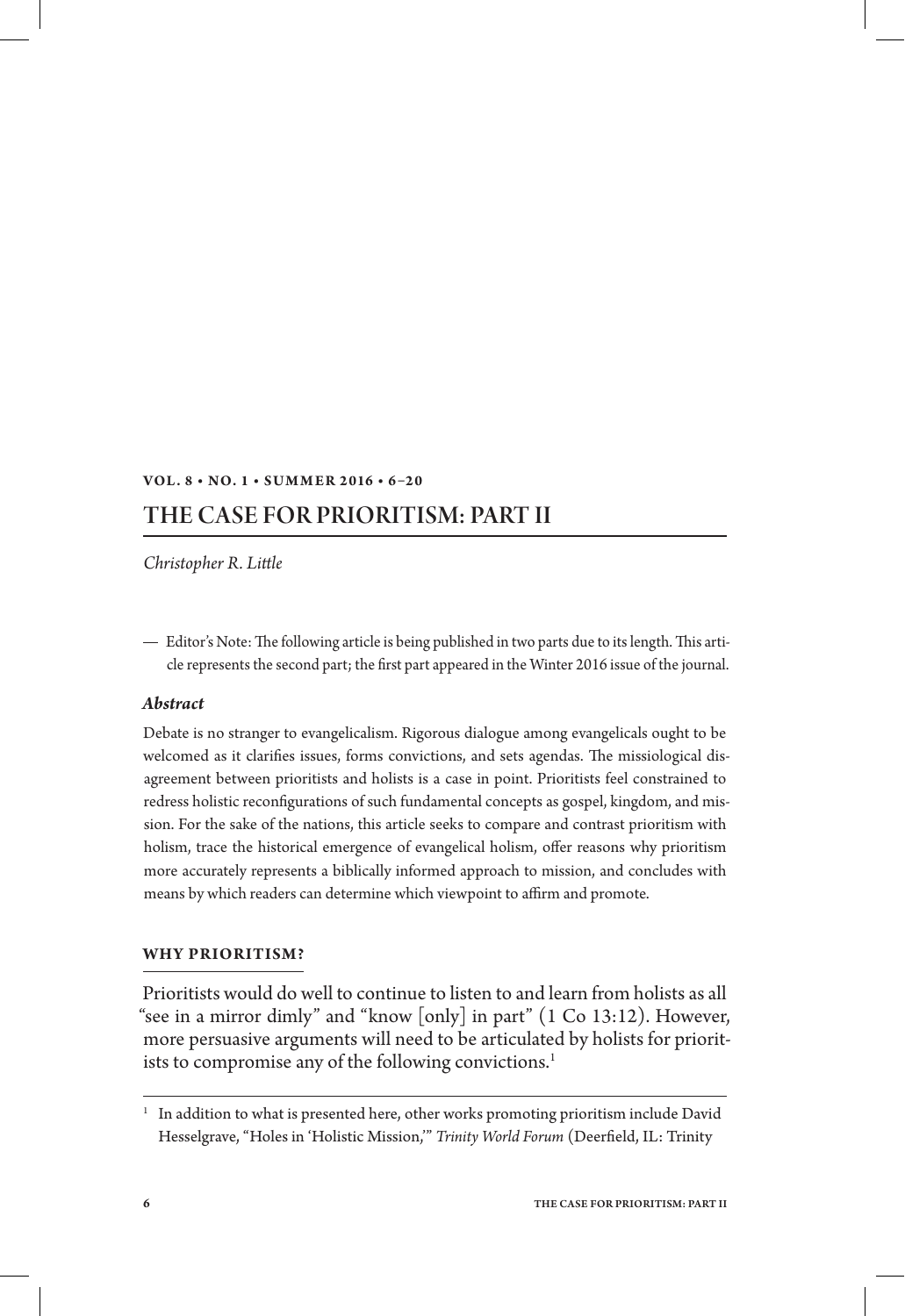Almost two millennia ago, Augustine of Hippo, while referencing the Great Commandment, shed light on the nature of mission by commenting, the "divine Master inculcates two precepts—the love of God and the love of our neighbor—and as in these precepts a man finds three things he has to love—God, himself, and his neighbor—and that he who loves God loves himself thereby, it follows that he must endeavour to get his neighbour to love God, since he is ordered to love his neighbour as himself."2

Augustine says two things here which must not go unnoticed: 1) the way to loving oneself is to love God; and 2) the way to loving one's neighbor is to encourage him to love God as well. Thus, although there are many ways to express the Great Commandment, its purest manifestation comes when God's people persuade others to love God. This is the highest display of love a person can ever show, because, as Piper notes, "our greatest satisfaction" and "our greatest good, comes to us *in* God."3 Therefore, when it comes to the lost, the best way to obey the Great Commandment is to implement the Great Commission.

Evangelical Divinity School, Spring 1990), "Holistic Christianity? Yes! Holistic Mission? No! . . . and Yes!" (cf. http://www.dake.com/EMS/bulletins/hesselgrave.htm), "Redefining Holism," *Evangelical Missions Quarterly* 35/3 (1999): 278–84, "Evangelical Mission in 2001 and Beyond—Who Will Set the Agenda?" *Trinity World Forum* (Deerfield, IL: Trinity Evangelical Divinity School, Spring 2001), "Holism and Prioritism," in *Paradigms in Conflict* (Grand Rapids, MI: Kregel, 2005), 117–39, "The Eclipse of the Eternal in Contemporary Missiology," *Journal of Evangelism and Missions* 7 (2008): 53–66; Robertson McQuilkin, "An Evangelical Assessment of Mission Theology of the Kingdom of God," in *The Good News of the Kingdom: Mission Theology for the Third Millennium* (Maryknoll, NY: Orbis Books, 1993), 172–78, "The Missionary Task," in *Evangelical Dictionary of World Missions* (Grand Rapids, MI: Baker, 2000), 648–50, "Lost Missions: Whatever Happened to the Idea of Rescuing People from Hell?" *Christianity Today* 50/7 (2006): 40–42; Christopher R. Little, "What Makes Mission Christian?" and "My Response," *International Journal of Frontier Missiology* 25/2 (2008): 65–73, 87–90, "In Response to 'The Future of Evangelicals in Mission,'" in *MissionShift* (Nashville, TN: B&H Publishing, 2010), 203–22, "Breaking Bad Missiological Habits," in *Discovering the Mission of God* (Downers Grove, IL: IVP, 2012), 481–97, *Polemic Missiology for the 21st Century* (Amazon Kindle, 2013); Kurt Nelson, "The Universal Priority of Proclamation," *Occasional Bulletin of the Evangelical Missiological Society*, Winter (2007): 3–6; Stan Guthrie, "A Hole in Our Holism," *Christianity Today* 52/1 (2008): 56; "The Greatest Social Need," *Christianity Today* 53/1 (2009): 18–19; Philippe Sterling, "Is There a Hole in Our Gospel?" *Journal of the Grace Evangelical Society*, Spring (2011): 83–97; William Larkin Jr., "The Contribution of Acts' Understanding of Kingdom of God and Salvation to the Prioritism-Holism Debate" (unpublished paper read at the Evangelical Theological Society, November 2011).

- <sup>2</sup> Saint Augustine, *The City of God* (New York, NY: Random House, 1950), 692.
- <sup>3</sup> John Piper, *Let the Nations Be Glad!* (Grand Rapids, MI: Baker, 2010), 130; *A God-Entranced Vision of All Things* (Wheaton, IL: Crossway, 2004), 40.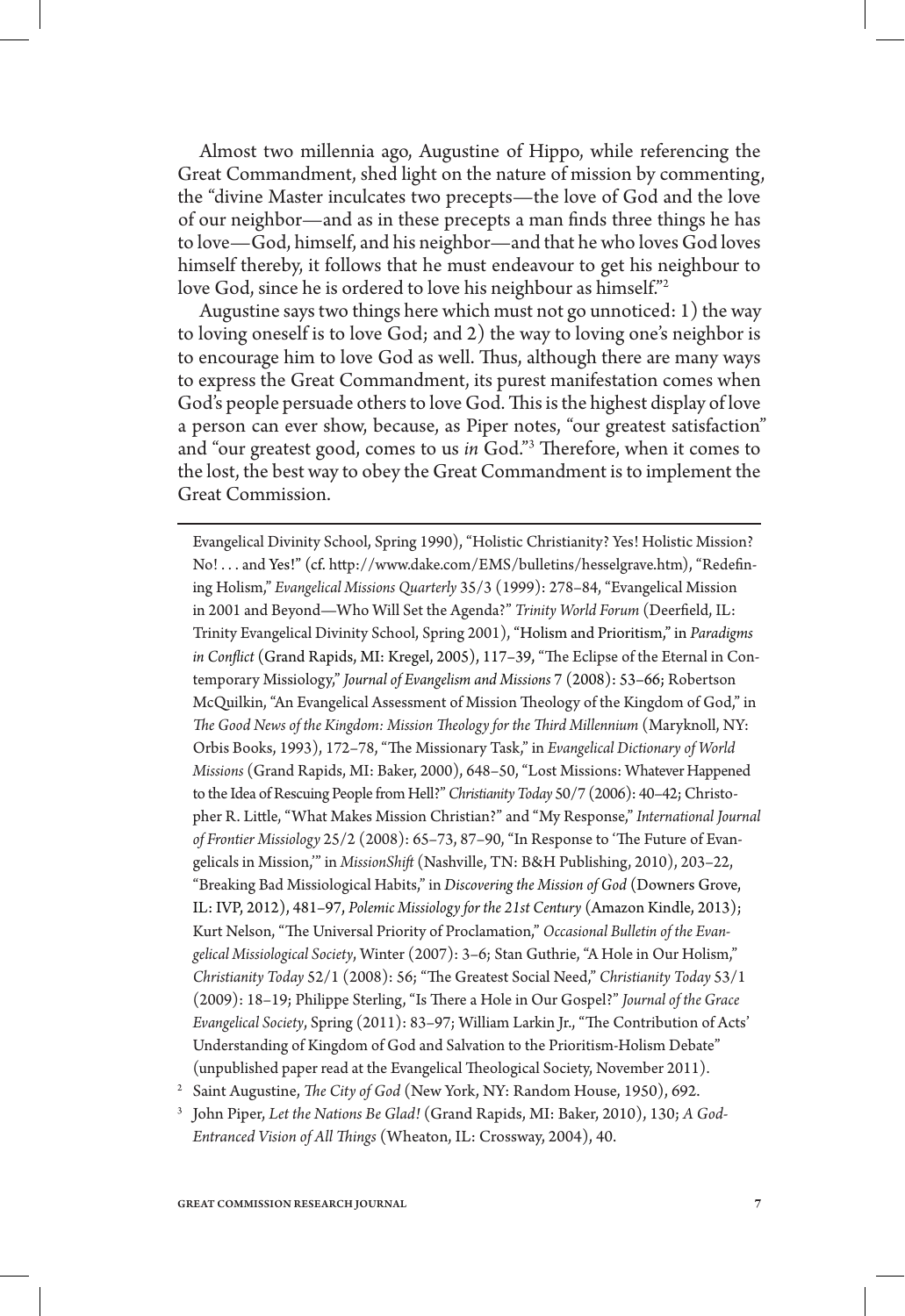This point leads to the next. In the face of horrendous injustices in the economic, social, political, and environmental spheres of present-day human existence, one injustice far surpasses them all. As Orthodox mission theologian Anastasios Yannoulatos rightly contends, the Christian

believes that for every human being there is no treasure more precious than the truth that was revealed by the word of God. Therefore, he feels that the people who suffer injustice most in our time are those who have been deprived of the Word, not because they themselves refuse to listen, but for the simple reason that those who have known it for centuries have not been interested in passing it on. He further feels that his "honour," "justice," "faith" and "love" cannot be genuine, if he does not try to do something practical—the best he can—in this direction. Like St. Paul, he feels that he is "under obligation . . . both to Greeks and to Barbarians . . ." (Rom. 1:14). He cannot look upon the Cross . . . and at the same time simply confine himself to praising the Crucified One . . . without sharing the universal purpose of this sacrifice.<sup>4</sup>

The most recent statistics indicate that those subjected to this predicament amount to over 2.1 billion unevangelized individuals.<sup>5</sup> Surely this is the most currently pervasive and eternally consequential injustice confronting the mission of the church. This is not to excuse or minimize human suffering in any way since "Christians are rightly concerned about the grievous imbalances of wealth and food and freedom in the world." Nevertheless, Christians must go beyond the horizontal dimension to the vertical one and press the question, "What about the most devastating imbalance of all: the unequal distribution of the light of the knowledge of God in Jesus Christ?"6 This is what the early church as well as the church during the modern missionary era focused on, $7$  and which the contemporary church must do again.8

In addition, Jesus and Paul on mission have much to interject into this discussion. Rather than painting a contrasting picture between these two, which prioritism has sometimes inadvertently done as a result of allowing

<sup>4</sup> Anastasios Yannoulatos, *Mission in Christ's Way* (Brookline, MA: Holy Cross Orthodox Press, 2010), 59–60.

- <sup>6</sup> Samuel Moffett, "Evangelism: The Leading Partner," in *Perspectives on the World Christian Movement*. Fourth Edition (Pasadena, CA: William Carey Library, 2009), 599–600.
- <sup>7</sup> Cf. footnote 41.
- <sup>8</sup> In this regard, James and Biedebach comment, "What has been the effect of [holism] in Africa? It's an oversimplification, but the result is *the wrong missionaries doing the wrong things.* The African church needs help. Good at celebration and community, the

<sup>5</sup> Todd Johnson, et. al., "Status of Global Christianity, 2015, in the Context of 1900– 2050," *International Bulletin of Missionary Research* 39/1 (2015): 29.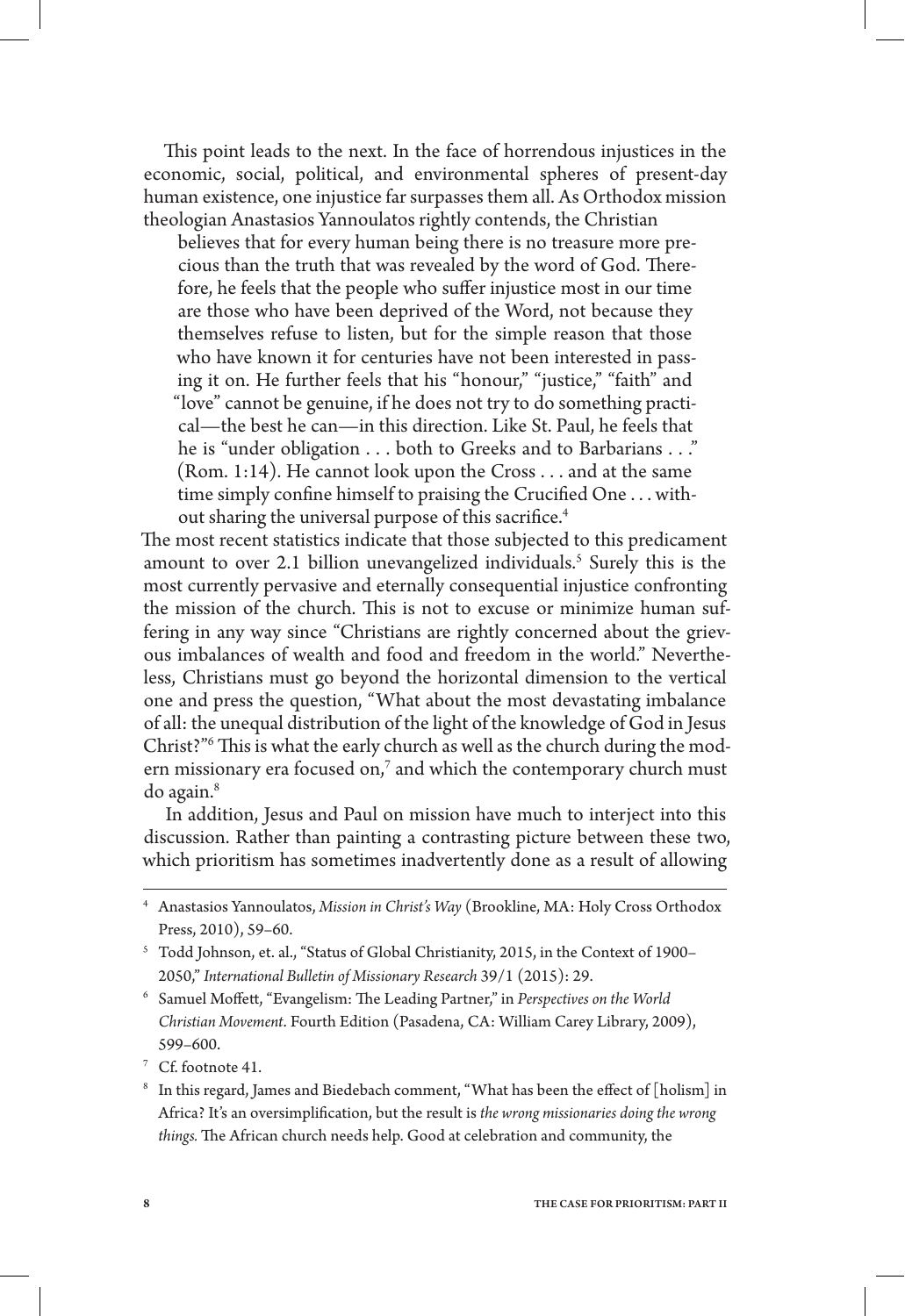holism to define the terms,<sup>9</sup> there is clear continuity between the Son of God and his apostle to the Gentiles regarding mission. Holists have described Luke 4:18–19 as the "mission statement" for Jesus' life which combines "faith with action to overcome injustice and oppression."10 A closer look at the passage, however, shows that

of the four infinitives from Isaiah that show the purpose of the Spirit's anointing and sending of Jesus, three involve preaching. The poor are evangelized (*euangelizomai*); the prisoners have release and the blind have recovery of sight proclaimed (*kērussō*) to them; the year of the Lord's favor, the Jubilee year, is proclaimed (*kērussō*). The other purpose is to send the oppressed away in freedom. Luke, then, regards the primary activity of Jesus' ministry as preaching. Other tasks are present, such as Jesus' healing and exorcism ministry or his sacrificial death and mighty resurrection, but these either validate or become the content of the gospel message.<sup>11</sup>

African church (with a few notable exceptions) needs all the help it can get when it comes to church planting, spiritual depth, and theological training. However, the West is currently sending primarily two kinds of missionaries to Africa: first, missionaries who are *unprepared* to truly help the African church—wonderful, compassionate, college-age girls who have come to do orphan care; and second, missionaries who are *underprepared* to help the African church—enthusiastic men or couples who are eager to lead mercy projects, but whose lack of theological training and ministry experience means that they can offer little help of real significance to the African church. The work they do is emotionally rewarding for the missionaries and for the churches that send them. However, fewer and fewer of the kinds of missionaries who will make a long-term difference in Africa—Bible translators, church planters, and leadership trainers—are being sent. Pastors and church leaders in the West can do a lot to reverse the trend. First, missionaries on the field need to be encouraged to keep their eye on the ball: what a missionary *can* do and what a missionary *must* do are not always the same. Sending churches can encourage their current missionaries by regularly letting them know that the boring, humdrum, *strategic* proclamation work that they are doing is of the highest significance. Secondly, preachers who are committed to proclamationfocused missions need to speak out, offering the church something better than they're getting from the social justice bloggers and the popular missional authors. It won't be easy. Who wants to be (unfairly) branded as being against orphans or clean water? We don't. But the price of silence is high: the church is poised to lose a generation of missionaries to secondary work such as building schools and digging wells. And if history has anything to say about the matter, we might lose the gospel too" (ibid., 49–50).

- <sup>9</sup> Hesselgrave, *Paradigms in Conflict*, 144ff.
- <sup>10</sup> James Engel and William Dyrness, *Changing the Mind of Missions: Where Have We Gone Wrong?* (Downers Grove, IL: IVP, 2000), 23.
- <sup>11</sup> William Larkin, "Mission in Luke," in *Mission in the New Testament: An Evangelical Approach* (Maryknoll, NY: Orbis, 1998), 158.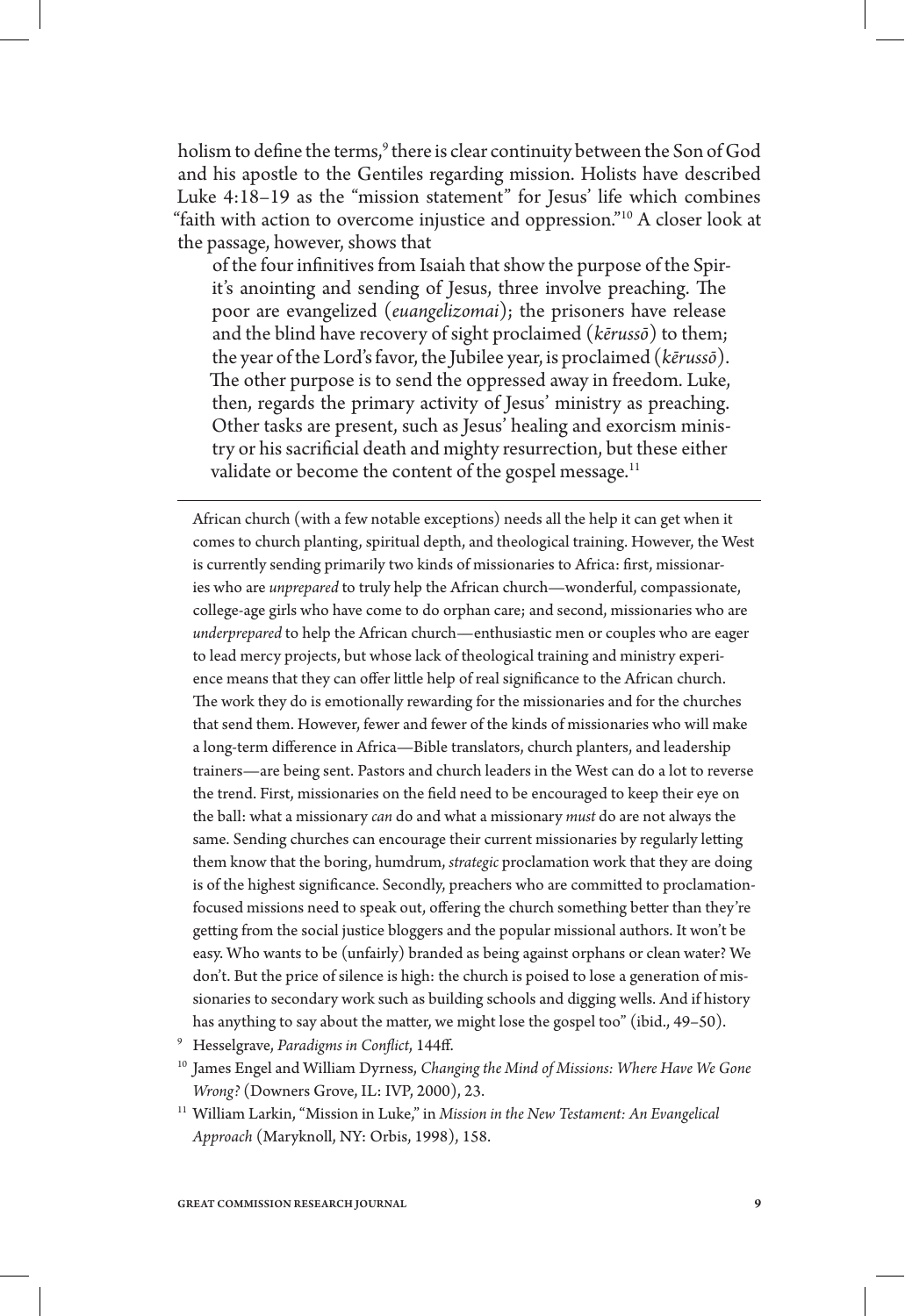Moreover, at the end of Luke 4, one encounters the statement, "I must preach the kingdom of God to the other cities also, for I was sent for this purpose" (v. 43; cf. Mk 1:38). Hence, a careful reading of this chapter shows that the "mission statement" of the Messiah centers on proclamation (cf. Jn 18:37). In conformity to Jesus' mission, Paul testifies, "for this purpose I [ Jesus] have appeared to you, to appoint you . . . a witness . . . rescuing you from the *Jewish* people and from the Gentiles, to whom I am sending you, to open their eyes so that they may turn from darkness to light and from the dominion of Satan to God, that they may receive forgiveness of sins and an inheritance among those who have been sanctified by faith in Me" (Ac 26:16–18). Elsewhere, Paul is even more specific, "For Christ did not send me to baptize, but to preach the gospel, not in cleverness of speech, so that the cross of Christ would not be made void" (1Co 1:17). Thus, if such an orientation marked out the two greatest missionary exemplars of the New Testament, one needs to come up with a legitimate reason why it does not hold true for those who desire to follow their example today.

The mission theology of Luke-Acts also contributes substantially to the debate. Graham Twelftree maintains, "In the light of the contemporary conviction that the mission of the Church comprises both evangelistic and social action—alleviating social ills—it is astonishing that Luke, the New Testament writer who has provided the most detailed theology and practice of mission, offers no support for such a view." Evidently, "Luke sees Jesus as bringing eschatological salvation in the form of forgiveness, exorcisms and healing, not in any social action. . . . [He] sees salvation not in political or economic but in spiritual and personal terms," and in Acts, the "mission of the Church in relation to those outside the community of believers is portrayed as continuing the preaching and healing ministry of Jesus. The care of the disadvantaged is directed solely to believers, ignoring the plight of a materially needy world." In light of this, he concludes, "In the face of loud contemporary voices to the contrary, we probably have to conclude that . . . social justice or social action is not part of Luke's theology and practice of mission. Rather, social action is directed to the Christian community [cf. 2:45; 4:32; 6:1–6; 11:27–30; 20:35]. It may not be inaccurate to say that, *whereas we preach the gospel to each other on Sundays and seek to bring social*  justice to the world, Luke maintained that the Church should preach the gospel *to the world and apply social justice within the Church.*"12

Another vital subject that is rarely if ever considered in this discussion is the ministry of the Spirit of God in the church's witness. According to Harry Boer, "there is a surprising and unanimous testimony in the New Testament to the relationship between the Spirit poured out at Pentecost and the witness of the Church." The evidence he presents in support of this thesis is

<sup>12</sup> Graham Twelftree, *People of the Spirit: Exploring Luke's View of the Church* (Grand Rapids, MI: Baker, 2009), 196–97.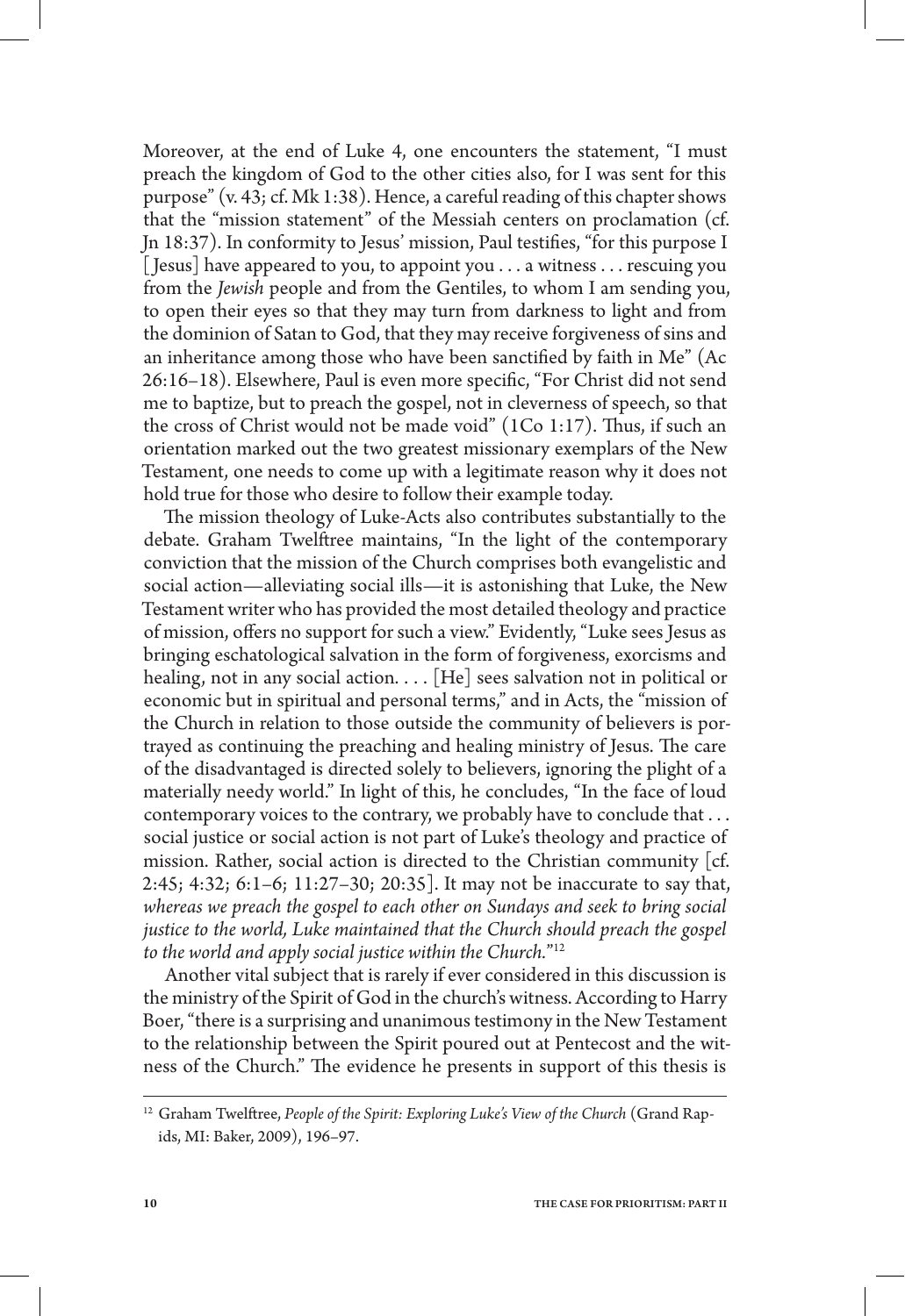at least threefold: 1) several versions of the Great Commission show "the inescapable correlation" between the witness of the church and the work of the Spirit (cf. Mt 28:20; Mk 16:20; Lk 24:47–48; Ac 1:8), signifying that "the Spirit who indwells the Church and constitutes her life is a Spirit of witness"; 2) the terms associated with the activity of the promised Paraclete as described in John 14 to 16 include "*teach, remind, guide, show, convict, witness*" and thereby indicate that the Spirit is "Christ's witness in and through men to the Church and to the world"; and 3) the apostles in general being "filled with the Holy Spirit and [speaking] with other tongues, as the Spirit was giving them utterance" (Ac 2:4) and Peter in particular proclaiming the truth about the life, death, and resurrection of Jesus (Ac 2:14ff), "establish that the central task of the Church is to witness to the great works of God in the power of the Spirit." In light of this, Boer concludes, "If the Holy Spirit given at Pentecost is so centrally the origin and the undergirding, informing and empowering principle of the missionary witness of the Church, it would seem reasonable to expect that he should also have the greatest significance for the *concrete manner* in which the actual missionary work of the Church is performed."13

Finally, the book of Revelation would seemingly be the last place to look in support of a prioritistic orientation for the church's mission throughout the ages. However, Marshall concludes that it is appropriate to view the New Testament writings in their entirety as "documents of a mission" which in turn give birth to "missionary theology." As such, he contends that the "primary function of the documents is . . . to testify to the gospel that is proclaimed by Jesus and his followers."14 John's Apocalypse clearly fulfills this agenda. "[M]ission is not just present but is a key theme in the book" and displayed on three levels: "1) God conducts his mission/witness via judgment . . . . 2) The Lamb witnesses by giving himself up to be slaughtered so as to purchase/redeem people from sin to God . . . . 3) The people of God witness by proclaiming these truths to the world and being willing to suffer for them." In relation to this last level, most commentators agree that the "two witnesses" of 11:3 actually "symbolize the witnessing church."15 The interpretive clue to identifying these witnesses as the church comes in 11:4 where they are referred to as the "two lampstands." According to Schnabel, "As the seven golden lampstands that stand in God's presence  $(1:12, 20; 2:1)$ represent 'the church as the true temple and the totality of the people of God' empowered primarily 'to witness as a light uncompromisingly to the world,' so 'the two lampstands that stand before the Lord of the earth' in

<sup>13</sup> Harry Boer, *Pentecost and Missions* (Grand Rapids, MI: Eerdmans, 1961), 101–12, 205. <sup>14</sup> Ibid., 34–35.

<sup>15</sup> Grant Osborne, "The Mission to the Nations in the Book of Revelation," in *New Testament Theology in Light of the Church's Mission* (Eugene, OR: Cascade Books, 2011), 347, 363, 365.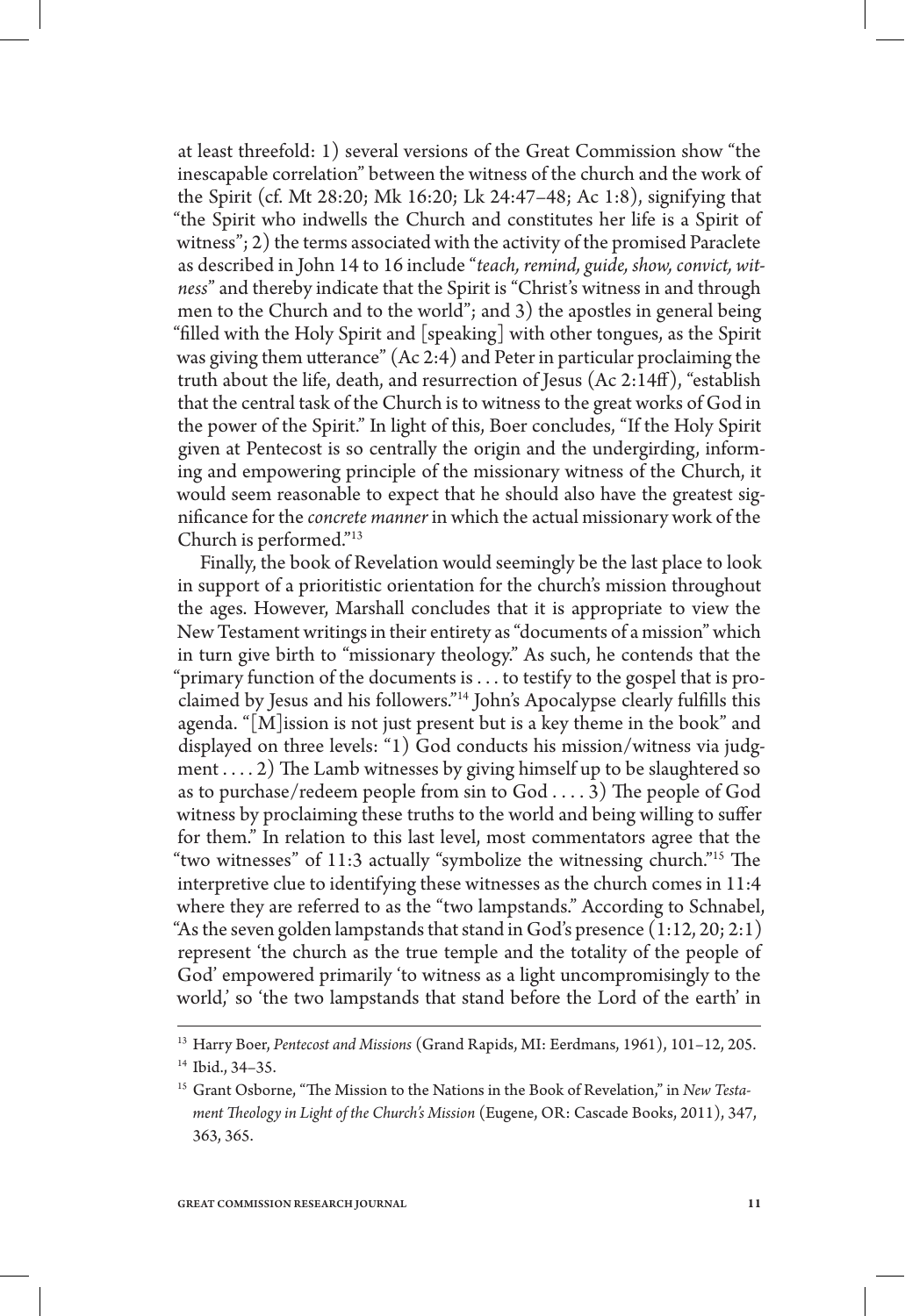11:4 represent the church in its role as witness. The number two . . . derives from the biblical law requiring at least two legal witnesses in a courtroom."16 What this means is that "the church's role in the final period of world history is portrayed primarily by means of the image of prophetic witness . . . following Jesus Christ the faithful witness [1:5; 3:14]."17 Richard Bauckham claims that the entire scene of 11:3–13 is actually

more like a parable, which dramatizes the nature and result of the church's prophetic witness to the nations. Because it is a parable, it can be taken less as a straightforward prediction than as a call to the churches to play the role which God intends for them.

The story serves to show how it is that the prophetic witness of the church in the final period before the end can achieve a result which the prophecy of the past has not achieved: the conversion of the nations to the worship of the one true God.<sup>18</sup>

Furthermore, the "word 'witness' (*martys*) does not yet, in Revelation, carry the technical Christian meaning of 'martyr' (one who bears witness by dying for the faith). It does not refer to death itself as witness, but to verbal witness to the truth of God (cf. the association of witness with 'the word of God': 1:2, 9; 6:9; 20:4; cf. also 12:11) along with living obedience to the commands of God (cf. the association of witness with keeping the commandments: 12:17)."19 This witness of God's people, along with miraculous displays of God's power, contributes to the nations giving "glory to the God of heaven" (11:13), that is, to their conversion. It therefore becomes abundantly clear that the "reason why the church was drawn from all nations  $(5:9; 7:9)$  [is] so that it can bear witness to all nations."<sup>20</sup> In other words, the "world is a kind of courtroom in which the issue of who is the true God is being decided. In this judicial context Jesus and the followers bear witness to the truth."21 Accordingly, this "witness is the means by which God's mission of bringing repentance to an evil world is taking place. The world turns against God's people in hatred, rejection, and violence, but the saints turn to the world with gospel proclamation, bearing Christ's weapon, the sword that comes out of his mouth proclaiming judgment and calling the nations to repentance."22

<sup>22</sup> Osborne, "The Mission to the Nations," 366.

<sup>16</sup> Eckhard Schnabel, "John and the Future of the Nations," *Bulletin for Biblical Research* 12/2 (2002): 248.

<sup>17</sup> Richard Bauckham, *The Climax of Prophecy* (New York, NY: T & T Clark, 1993), 285.

<sup>18</sup> Ibid., 274.

<sup>19</sup> Richard Bauckham, *The Theology of the Book of Revelation* (New York, NY: Cambridge University Press, 1993), 72.

<sup>20</sup> Bauckham, *Climax of Prophecy*, 265.

<sup>21</sup> Bauckham, *Theology of the Book of Revelation*, 73.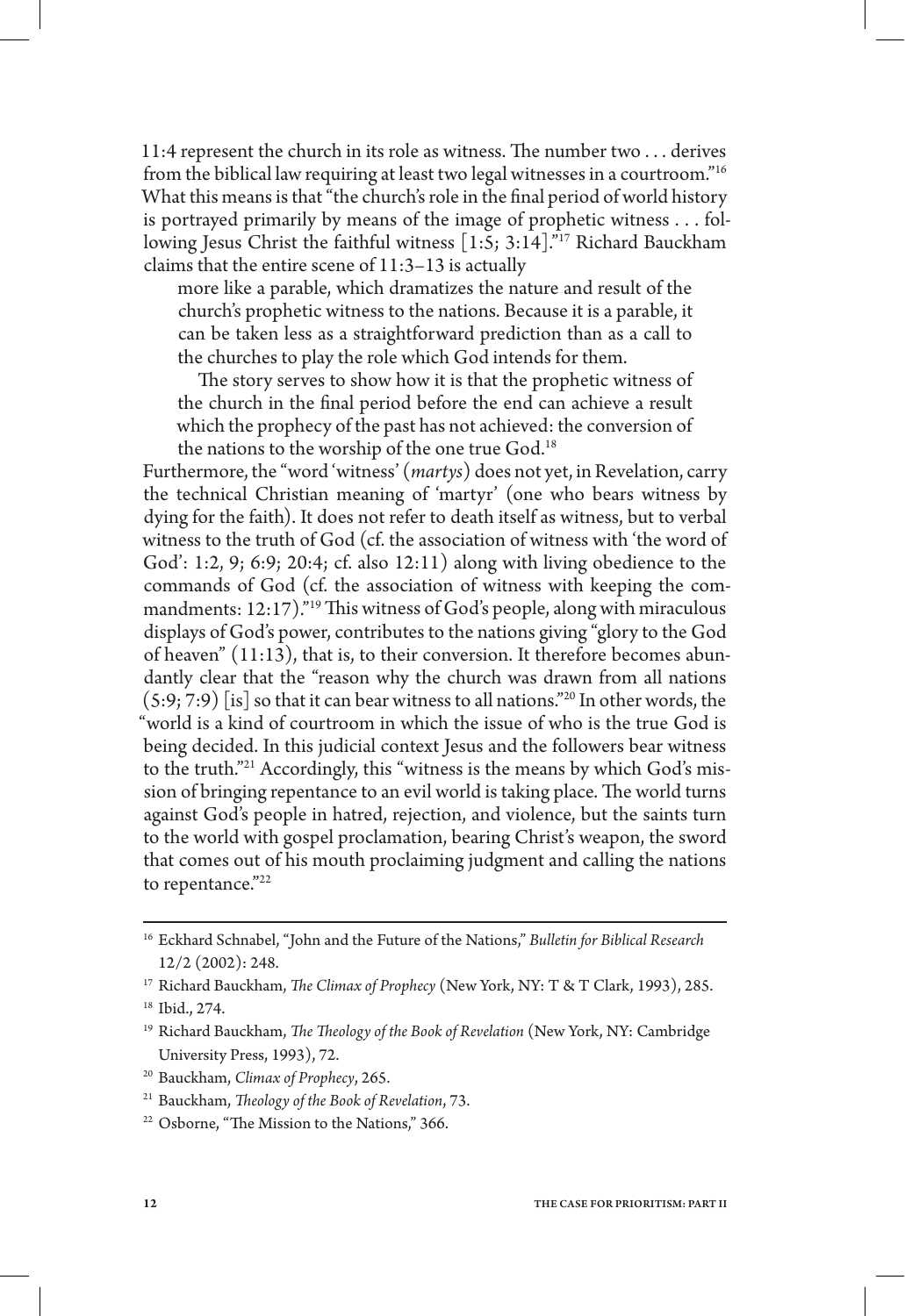Even though there is a difference of opinion on the extent to which the nations repent and convert, $23$  what is not in dispute is the emphasis given to the witnessing role of the church in Revelation. As such, no matter which interpretive framework is adopted (i.e., preterist, historicist, futurist, or idealist), the final book in the Christian canon presents a consistent picture regarding the mission of the church in relation to the world—a focus on the verbal proclamation of the word of God on the part of a suffering church so that the "healing of the nations" (22:2) may at last come to pass.

## **Word Over Deed**

If there is one remaining task for prioritism to clarify, it is this: in what sense can evangelism be considered the priority in relation to all other ancillary activities in the mission of the church?

There is first of all a *theological* priority. It is disappointing that in some of the major contemporary works on holistic/integral mission, the reality of hell is given either scant recognition or ignored altogether.<sup>24</sup> The explanation for this may be the need to address the physical aspects of humanity against the spiritual in an effort to rectify the supposed dualistic tendencies of prioritism in which the spirit takes precedence over the flesh.<sup>25</sup> What prioritism asserts, however, is not that the spirit is more important than the flesh, but that eternal realities always outweigh temporal ones. As Tim Chester explains,

to say that physical and spiritual belong together is very different from saying that the temporal is as important as the eternal. The Bible consistently says we should make the eternal future our priority. In Matthew 10:28 we read: "Do not fear those who kill the body but cannot kill the soul." Is that dualism? Is this saying that the soul is more important than the body? If it is, then it is Jesus who says it. But in fact Jesus goes on: "Rather fear him who can destroy both soul and body in hell" (Matt. 10:28). The issue is not

<sup>&</sup>lt;sup>23</sup> See the discussion by Osborne, 357-62.

<sup>24</sup> E.g., it is mentioned once in *The Mission of God* (306), *The Mission of God's People* (100), and in *The River of God* (195), but not at all in The Micah Network Declaration on Integral Mission (cf. http://www.micahnetwork.org/sites/default/files/doc/ page/mn\_integral\_mission\_declaration\_en.pdf), the Lausanne Occasional Paper on "Holistic Mission" (cf. http://www.lausanne.org/docs/2004forum/LOP33\_IG4.pdf), *Walking with the Poor*, and *Recovering the Full Mission of God*. For more on this subject, see Hesselgrave, "The Eclipse of the Eternal in Contemporary Missiology."

<sup>25</sup> E.g., Bruce Bradshaw, *Bridging the Gap: Evangelism, Development, and Shalom* (Monrovia, CA: MARC, 1993), 27–28; "Holistic Gospel in a Developing Society: Biblical, Theological and Historical Backgrounds," 202.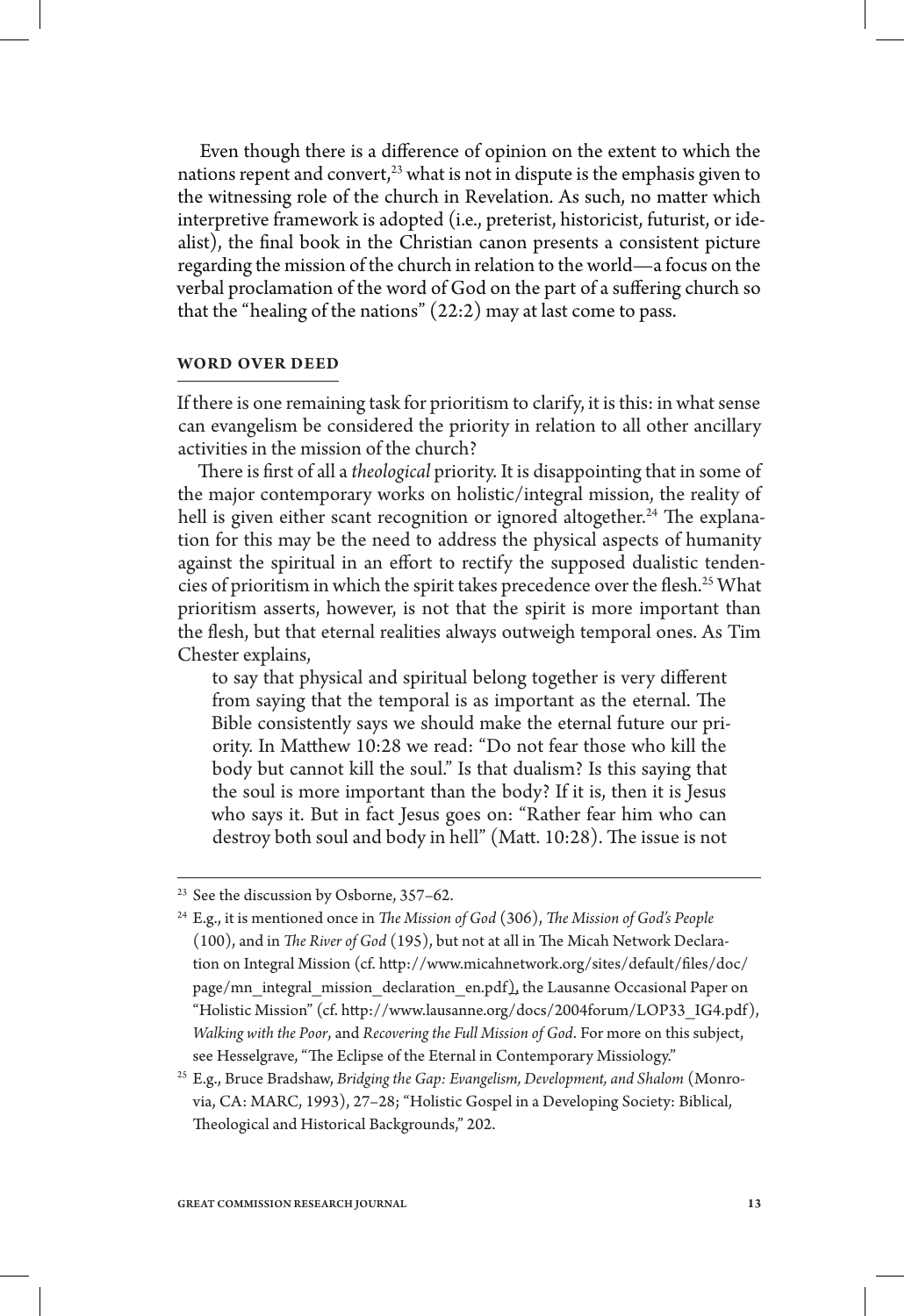whether the soul is more important than the body. . . . The issue is that our eternal fate is more important than what happens to us in this life.  $\ldots$  [T] he priority of the eternal future means that the greatest need for all of us is to be reconciled to God and so escape his wrath. . . . So the biggest problem we all face is God's judgment. . . . Time and again this has proved the greatest challenge facing Christian social involvement—to keep in view the greatest gift we have to offer a needy world: the words of eternal life.<sup>26</sup>

Indeed, "Placing that which is temporal and unsatisfying alongside that which is eternal and teleologically final as special components of a life of service presents a mystifying incongruity. 'Labor not for the bread that perishes but for that which endures to eternal life' (Jn 6:27)."<sup>27</sup> One can only hope that those who affirm "*the nonultimacy of death*" will eventually come around to advocating the primacy of evangelism.28

Second, there is an *abiding* priority. Stott believed that the

distinction between evangelism and social action is often artificial. Although some individual Christians are called to specialist ministries (some as evangelists, others as social workers, and so forth), the Christian community as a whole should not have to choose, any more than Jesus did. In many missionary situations such a choice would be inconceivable. The evangelist could not with integrity proclaim the good news to the victims of flood or famine while ignoring their physical plight.<sup>29</sup>

In sympathy to this view, Wright maintains, "The language of the 'priority of evangelism' implies that the only proper starting point must always be evangelistic proclamation. *Priority* means it is the most important, most urgent, thing to be done first, and everything else must take second, third or fourth place. But the difficulty with this is that  $(1)$  it is not always possible or desirable to the immediate situation, and (2) it does not even reflect the actual practice of Jesus."30

What is implied in these statements is that the existential context should be allowed to dictate the terms of mission. This same sentiment was expressed at the WCC's Uppsala assembly (1968) in the catchphrase "the world sets the agenda."<sup>31</sup> However, not the context, the world, or anything

<sup>26</sup> Tim Chester, *Good News to the Poor* (Wheaton, IL: Crossway, 2013), 58–60.

<sup>27</sup> Thomas Nettles, "A Response to Hesselgrave," *Trinity World Forum* (Deerfield, IL: Trinity Evangelical Divinity School, Spring 1990), 6.

<sup>&</sup>lt;sup>28</sup> Chris Wright, *The Mission of God: Unlocking the Bible's Grand Narrative* (Downers Grove, IL: IVP, 2006), 439.

<sup>&</sup>lt;sup>29</sup> John Stott, "The Battle for World Evangelization," 34.

<sup>30</sup> Wright, *The Mission of God*, 318.

<sup>31</sup> Timothy Yates, *Christian Mission in the Twentieth Century* (New York, NY: Cambridge University Press, 1994), 197.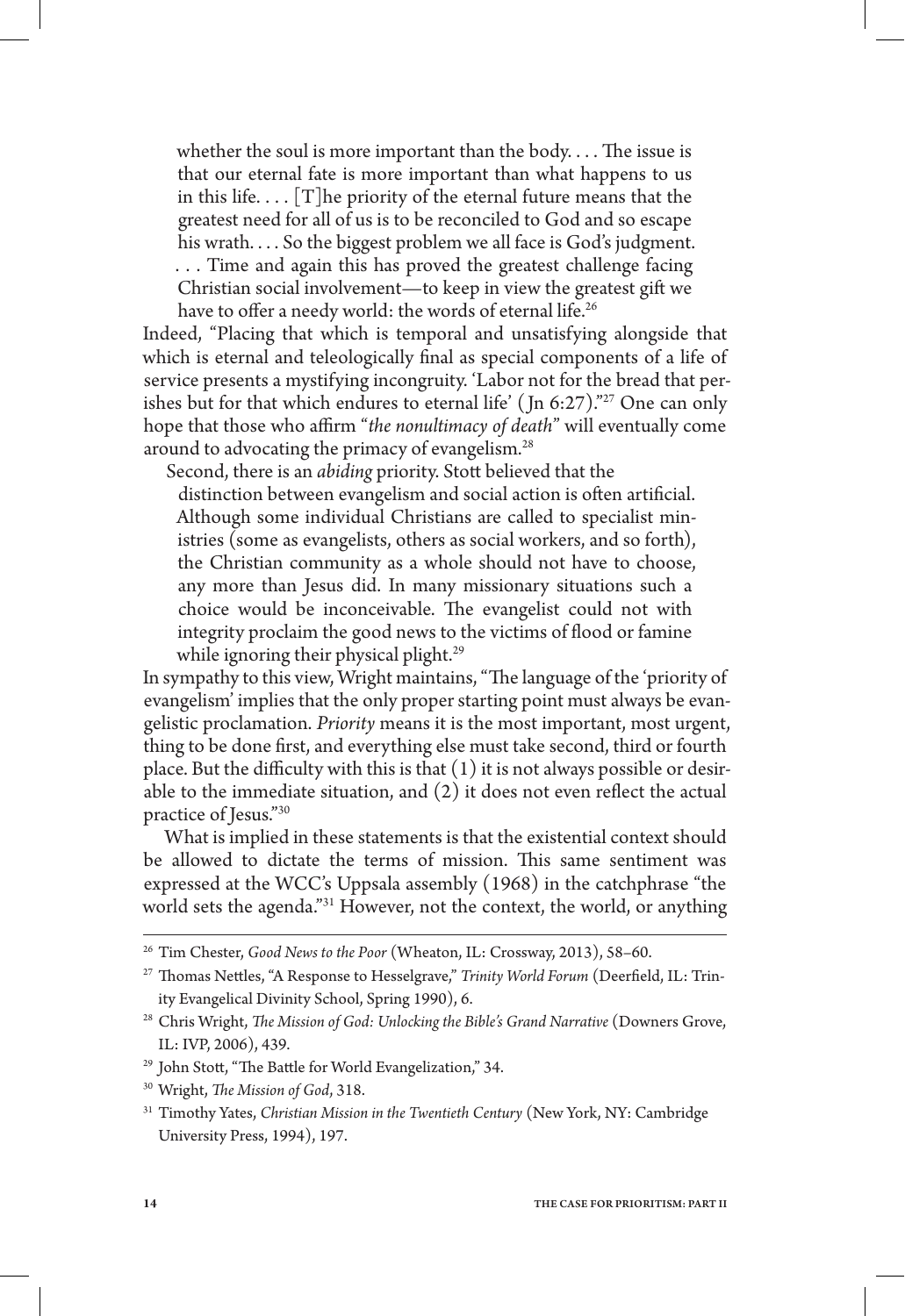else other than divine revelation can be allowed to establish the missionary impulse of the church. In reality, "if we wish to reflect on 'biblical foundations for mission,' our point of departure should not be the contemporary enterprise we seek to justify, but the biblical sense of what being sent into the world signifies."32 The reason why this is critically important is because "If . . . social advance is put first in time . . . it is obvious that faith in Christ is not the foundation but the coping stone of social and moral progress [and consequently] we have, by deeds which speak louder than words, taught men to seek 'all these things' first [rather than] the Kingdom of God and His righteousness."<sup>33</sup> Jesus and Paul, both of whom launched their ministries with proclamation (Mk 1:14–15; Ac 9:19–20), avoided this pitfall in mission in direct contradiction to the holistic mandate. In John 6, when the hungry multitudes sought the blessings of the kingdom apart from submission to the King, Jesus redirected their attention to this truth, "I am the bread of life; he who comes to Me will not hunger, and he who believes in Me will never thirst" ( Jn 6:35). Also, even though Paul's church planting efforts negatively impacted the business ventures and livelihoods of people  $(Ac 16:16-21; 19:19, 23-27)$ , he refused to shift his priorities. By implication, what this shows is that 1) there can be mission without social action, but the same cannot be said for proclamation; 2) the *missio Dei* determines the *missio hominum*, not vice versa—that is, God's mission cannot be subjected to our mission, but rather our mission must be subjected to God's; and 3) the personal aspirations of God's servants are not what define the *missio ecclesiae*, but rather the divine obligations placed upon it with regard to the lost (cf. Lk 19:10; Jn 5:30; 1Co 9:19–22; 10:32–33). As such, those involved in social work must remember that while "evangelism and social action are partners in many situations, it is inadequate to think of them as corresponding activities of equal impact [because] the greatest need of the poor, as it is for all people, is to be reconciled with God."34 Thus, even while arranging a tourniquet for a lost person bleeding to death, the good news of how to avoid the wrath of God by believing in Jesus Christ must still be shared (cf. Jn 3:36; Eph 5:6).

Third, there is a *strategic* priority to word over deed. Lesslie Newbigin is well known for saying that "to set word and deed, preaching and action, against each other is absurd. . . . The words explain the deeds, and the deeds validate the words."35 Wright also labels the logic of those who believe that

<sup>&</sup>lt;sup>32</sup> David Bosch, "Reflections on Biblical Models of Mission," in *Toward the 21<sup>st</sup> Century in Christian Mission* (Grand Rapids, MI: Eerdmans, 1993), 177.

<sup>33</sup> Roland Allen, *The Spontaneous Expansion of the Church* (Grand Rapids, MI: Eerdmans, 1962), 83.

<sup>34</sup> Chester, *Good News to the Poor*, 73.

<sup>35</sup> Lesslie Newbigin, *The Gospel in a Pluralistic Society* (Grand Rapids, MI: Eerdmans, 1989), 137.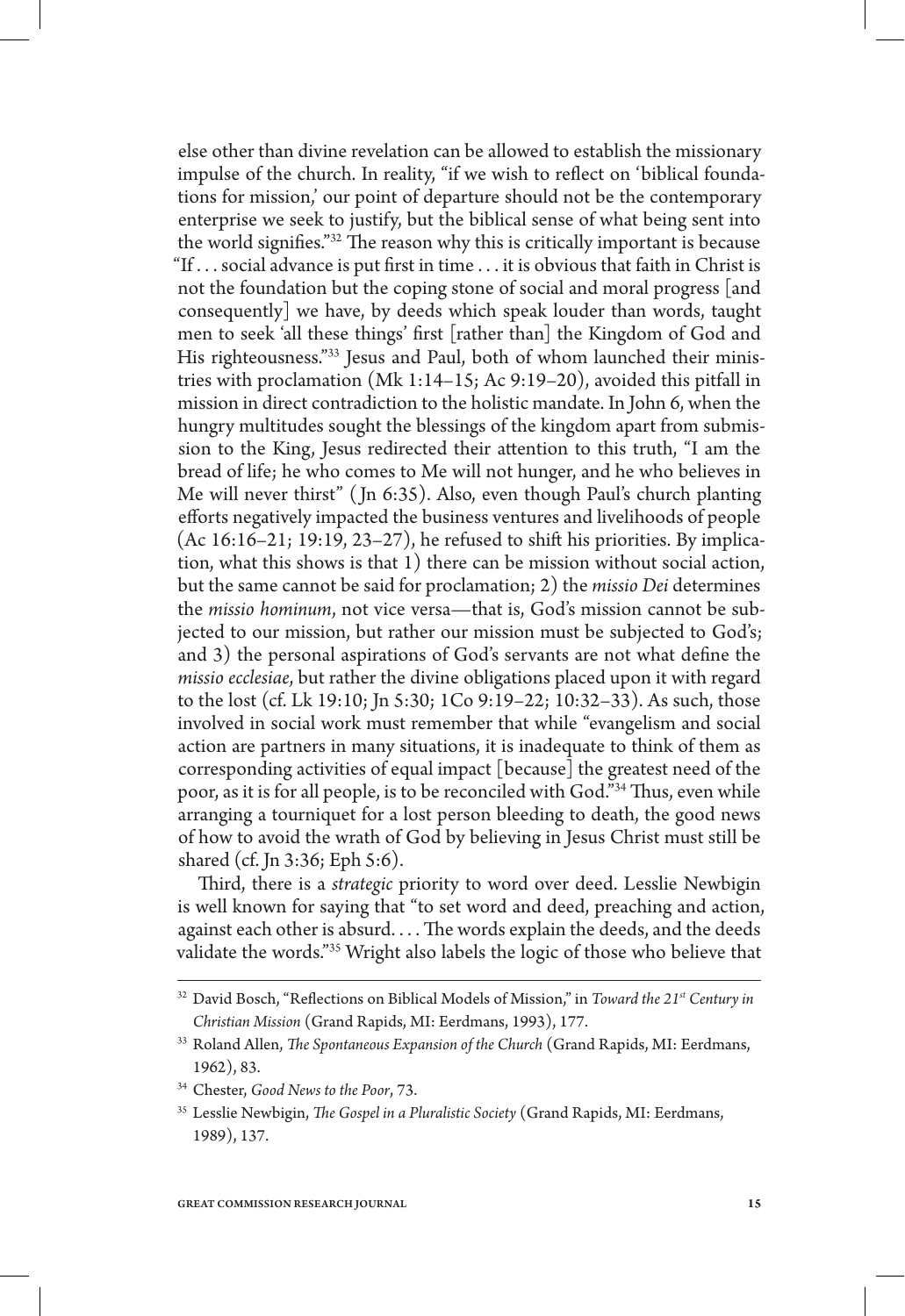prioritizing evangelism in mission will naturally result in societal transformation as "flawed." The main reason for this accusation is that new Christians won by those who have emphasized gospel proclamation will imitate their example and not engage in social action themselves.<sup>36</sup> However, such viewpoints open themselves to sustained critique.

Besides the fact that non-Christians can replicate the philanthropic efforts of Christians, a rarely acknowledged truth on the part of holistic practitioners is that compassion ministries are "a bane as well as a blessing."37 This is true on at least two accounts: 1) they lead to "unethical conversions" as people convert "to Christianity in order to receive charity or material advancements,"38 and 2) they produce "rice converts" as a result of the activities of "[r]ice missionaries."<sup>39</sup> Hence, to assign the same intrinsic value to word and deed is both problematic and counterproductive.

It is also significant to note that since "our natural inclination [is] to avoid the stigma and rejection associated with Jesus," it is easy "to find comfort in the notion that our deeds matter more than our words; indeed, that our deeds can *substitute* for our words. Not to worry, we seem to say, we're preaching the gospel every day. We're just doing it with our actions." When this idea comes to fruition in mission we easily "gravitate toward those parts of our calling that receive cultural approval while shying away from the part that generates cultural censure." Both Jesus and Paul were successful at overcoming this predicament: "Jesus neither spoke of nor carried out anything that could be called 'social action' in society at large" and Paul's confidence was so strong "in the gospel's inherent Spirit-infused power that he could rejoice even when it was being preached not merely in the absence of 'embodied action,' but out of overly sinful motives [cf. Php 1:12–18]."40

In addition, it is unwarranted to underestimate the sanctifying power of the Holy Spirit having a positive, beneficial impact on society through the transformed lives of believers (cf. Ro 12:1–2; Eph 4:26; 1Th 4:10–12; 2Th 2:7; 1Pe 2:12; 3:16–17). On the subject of slavery in the early Christian period, for instance, Kenneth Scott Latourette comments,

Christian teaching ameliorated the lot of slaves. While Paul commanded slaves to obey their masters as slaves of Christ, doing their work as unto him and not unto men, he also exhorted masters to

<sup>36</sup> Wright, *The Mission of God*, 320.

<sup>37</sup> David Hesselgrave, "Redefining Holism," *Evangelical Missions Quarterly* 35/3 (1999): 281.

<sup>38</sup> G. P. V. Somaratna, "Buddhist Perceptions of the Christian Use of Funds in Sri Lanka" in *Complexities of Money and Missions in Asia* (Pasadena, CA: William Carey Library, 2012), 15.

<sup>39</sup> Jonathan Bonk, *Missions and Money.* Revised and Expanded (Maryknoll, NY: Orbis, 2006), 77.

<sup>40</sup> Vinay Samuel, Chris Sugden, and Harold Lindsell, *In Word Versus Deed: Evangelism and Social Responsibility* (Grand Rapids, MI: Eerdmans, 1985), 21, 49, 52, 92.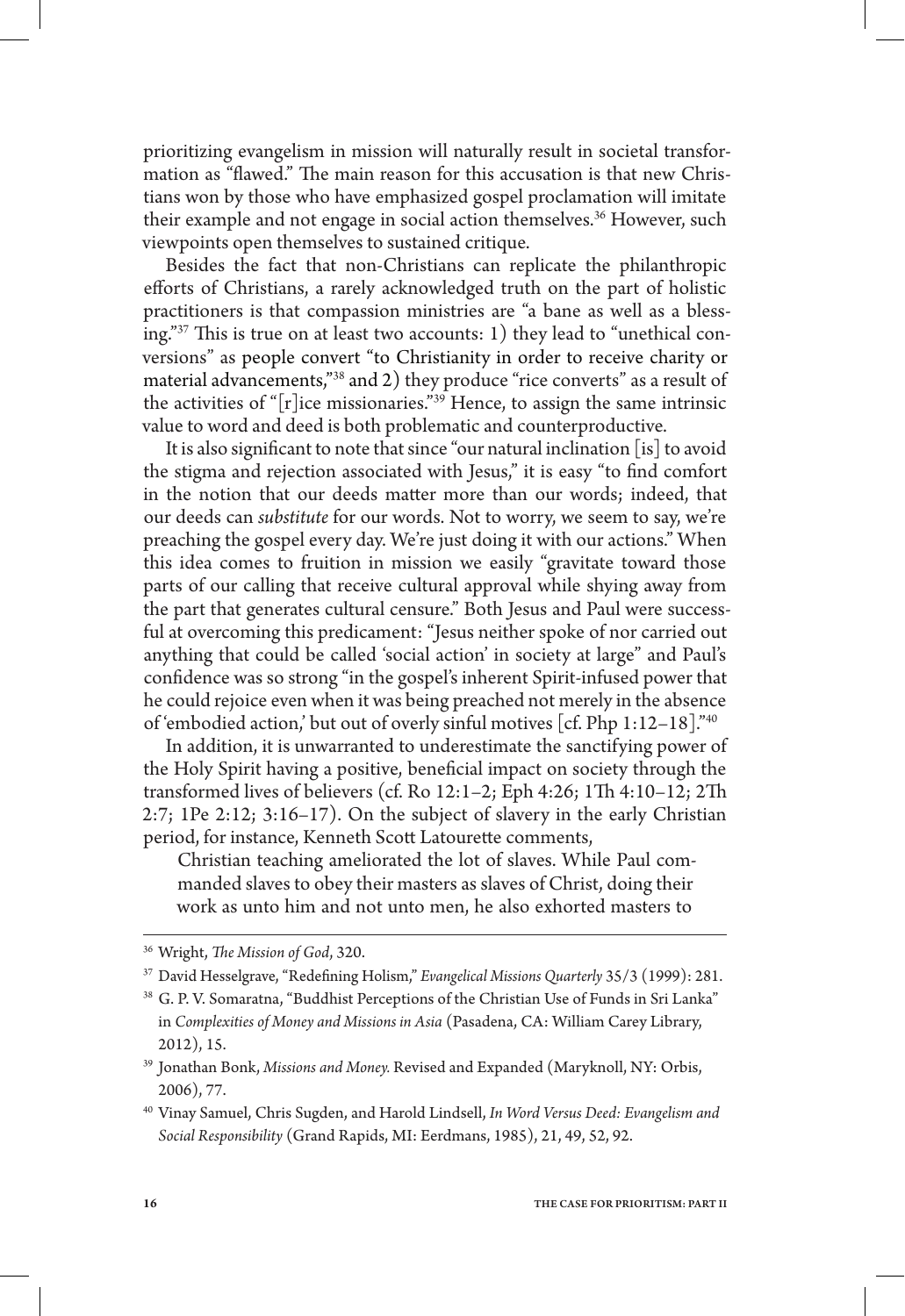forbear "threatening" their slaves, remembering that there is no "respect of persons" with Him who is in heaven, the Master of both earthly masters and slaves. In a very touching letter Paul returned a fugitive slave to his master, pleading with the latter to receive the runaway as a brother in the Lord. Paul also declared that in the Christian fellowship there is neither bond nor free, but that "all are one in Christ Jesus."

Christianity undercut slavery by giving dignity to work, no matter how seemingly menial that might be. Traditionally, labour which might be performed by slaves was despised as degrading to the freeman. Christian teachers said that all should work and that labour should be done as to Christ as master and as to God and in the sight of God. Work became a Christian duty.

Before the end of the fifth century slavery was declining. This was not due entirely . . . to the influence of Christianity, but the latter contributed to it.<sup>41</sup>

Hence, the supposed fallacy of "infinite regress" which assumes that emphasizing evangelism in mission will not positively affect society is a denial of history.<sup>42</sup> Indeed, a Wilberforce is predicated upon a Wesley.

Furthermore, promoters of holistic mission must be careful of burdening the church in mission with expectations that surpass biblical ones. As Duane Litfin observes, the "Roman Empire of the New Testament era was the epitome of an unjust society, but nowhere do Jesus or his apostles argue ... that challenging these structures is the task of the church.<sup>"43</sup> Yet the high aspirations of holism make "the church *alone* responsible for the disintegration of society [and thereby links] the church with a cause that cannot succeed in the present age."44 In reality, the church "never can *promise* the solution of economic, social and political problems . . . for the simple reason that the Church cannot pretend to govern the economic and political factors that determine the outward course of the world at large."<sup>45</sup>

Even if holists disregard such criticisms, one is still left wondering how they would respond to those who say, "I do not want your help . . . despite all the nobility and charitableness of spirit in which you offer that help, for I have my own spiritual resources to draw upon and want to become saved according to my own fashion?" In truth, "There is, from the standpoint of secondary motives and purpose that have been falsely converted into pri-

<sup>41</sup> Kenneth Scott Latourette, *A History of Christianity, Volume I: to A.D. 1500* (San Francisco, CA: Harper & Row, 1975), 245–46.

<sup>42</sup> Wright, *The Mission of God*, 320.

<sup>43</sup> Samuel, Sugden, and Lindsell, *Word Versus Deed*, 164.

<sup>44</sup> Hesselgrave, "Holes in 'Holistic Mission,'" 4.

<sup>45</sup> Hendrik Kraemer, *The Christian Message in a Non-Christian World* (Grand Rapids, MI: Kregel, 1963), 430.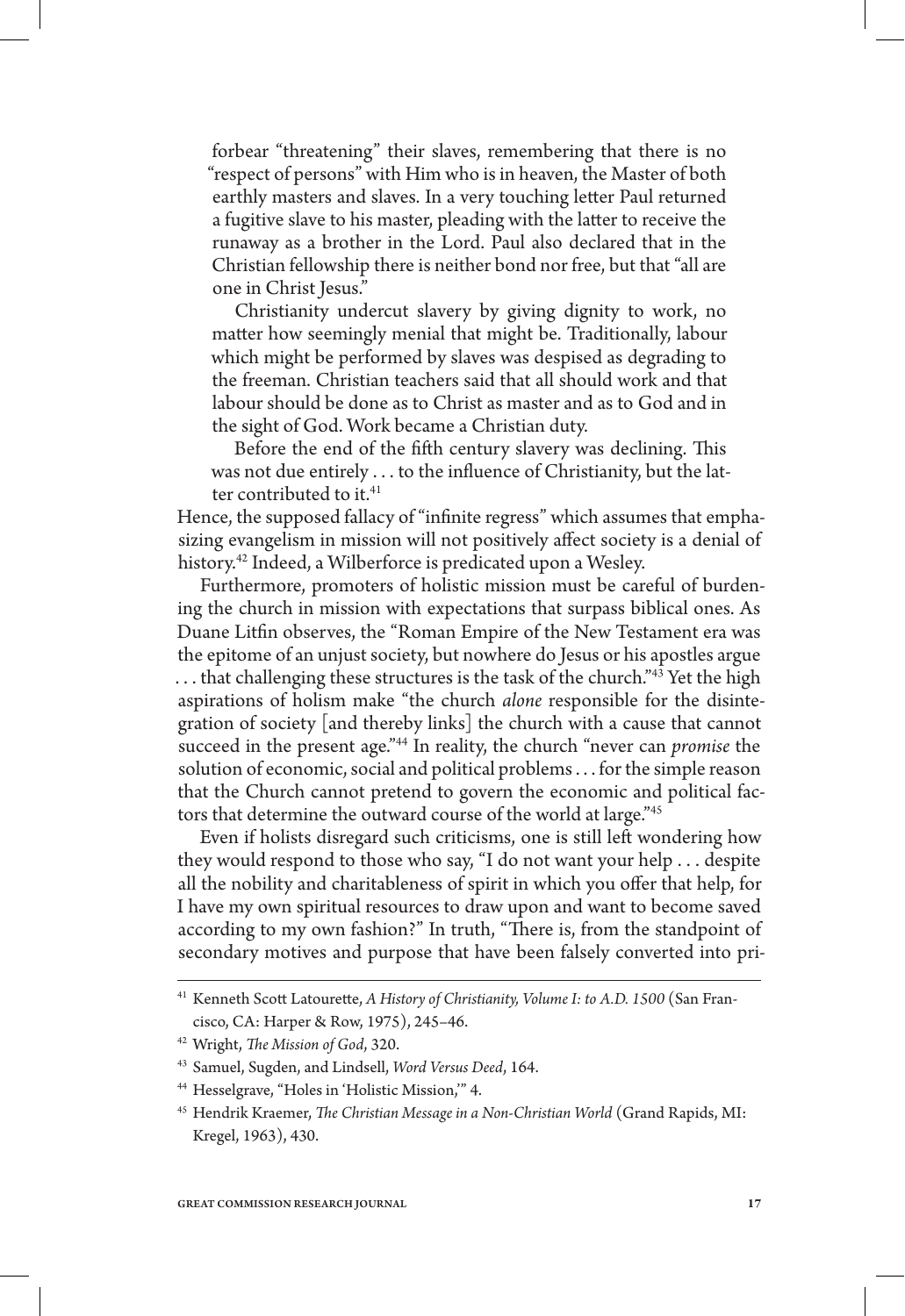mary ones, no valid answer to this argument."46 To avoid this situation, it is imperative to acknowledge that "the gospel has been spread abroad without [holistic ministries], and we need to be reminded that they are not indispensable. If we forget it we make social progress our gospel and become more concerned about social progress than spiritual regeneration."<sup>47</sup>

Fourth, there is a *geographic* priority. An important discussion that is noticeably absent in the materials promoting holistic mission is the measures by which to determine when its goals have actually been achieved. Within the last few decades, the global community has witnessed a hurricane in New Orleans, floods in China, tsunamis in Banda Aceh and Japan, a typhoon in the Philippians, and earthquakes in Haiti and Nepal. If history is any indicator, more natural catastrophes are unfortunately just around the corner. Each time they occur, calls go out for resources to be deployed in meeting the physical needs of those affected. Nevertheless, few ever stop to think, let alone voice, whether or not this is the best use of the church's resources, given that one-third of the world's population remains in dire need of the gospel. This leads to the next point.

Last, there is a *financial* priority. The historical record shows that efforts to improve the socio-economic conditions of people have taken away from evangelistic ministries both in time and treasure.<sup>48</sup> This situation persists into the present. For example, Frew Tamrat, principal of the Evangelical Theological College in Ethiopia, reports that

those ministers who have a clear calling to be evangelists prefer to involve in social work than preaching the gospel to the lost. If you are a social worker involved in development work, you will be paid more than the evangelist who labors in taking the gospel to unreached people groups. As a result, this has created among believers in Africa and especially in Ethiopia the idea that the work of preaching the gospel is the lowest job of the church. Even though the churches involvement in humanitarian work has brought significant improvements among several communities, its over emphasis has deprived the church from making the preaching of the gospel its priority. In fact, in some places, development works that are run by churches have been causes for church splits and division. In some extreme cases, because of conflicts among church development/social workers, the church has been dragged to court and this has resulted in the church losing her witness for the gospel of Jesus Christ.<sup>49</sup>

<sup>46</sup> Ibid., 293.

<sup>47</sup> Roland Allen, *The Ministry of the Spirit* (London: World Dominion Press, 1960), 99.

<sup>48</sup> Donald McGavran, *How Churches Grow* (London: World Dominion Press, 1959), 12.

<sup>49</sup> Email to the author, July 27, 2014.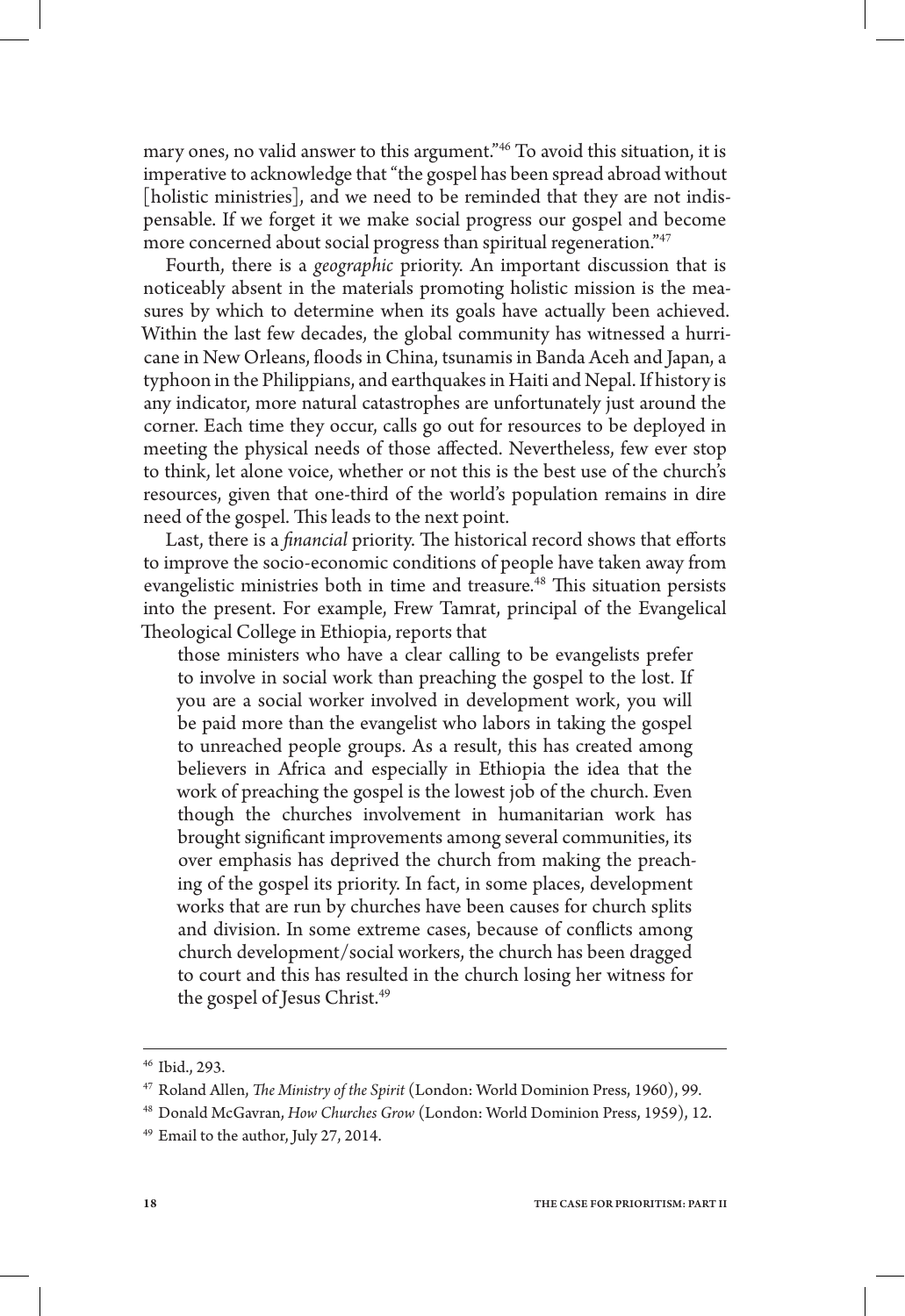One church in the same country was even shocked "by the fact that there were more [foreign] financial resources [made] available for relief and development work than for evangelism."50 Such incidents are lamentable in and of themselves, but as Kevin DeYoung and Greg Gilbert note, they fall short on another level altogether: "You can make a good case that the church has a responsibility to see that everyone in their local church community is cared for, but you cannot make a very good case that the church must be the social custodian for everyone in their society."51 In fact, the "New Testament . . . never commands the church's diaconal work to assist people outside the church. What the New Testament authorizes . . . is that the church's diaconal ministry should be directed toward needy Christians."52 Therefore, in light of its limited funds, the "church should tend toward doing those activities and spending its resources on those projects that *more directly*, rather than *less directly*, further its central mission. . . . [T] hat doesn't mean that the church will only ever do activities that are a *direct* fulfillment of its mission.  $\ldots$  [T] he point is simply that there is in fact a mission given to the church by its Lord that is narrower than 'everything we could do.'"53

# **Conclusion**

After contrasting prioritism and holism, recounting the road to evangelical holism, describing some of the weaknesses of holism and strengths of prioritism, and delineating the reasons why word takes precedence over deed

<sup>50</sup> Mark Thomsen, *Mission at the Dawn of the 21st Century: A Vision for the Church* (Minneapolis, MN: Kirk House Publishers, 1999), 261.

<sup>51</sup> Kevin DeYoung and Greg Gilbert, *What is the Mission of the Church? Making Sense of Social Justice, Shalom, and the Great Commission* (Wheaton IL: Crossway, 2011), 176.

<sup>52</sup> David VanDrunen, *Living in God's Two Kingdoms* (Wheaton, IL: Crossway, 2010), 158. However, N. T. Wright counters that the reason why one does not witness the New Testament church performing anything approximating social action today is because of its miniscule size (*Paul and the Faithfulness of God* [Minneapolis, MN: Fortress Press, 2013], 449). In response, if the Antiochene church could organize famine relief for the church in Jerusalem (Ac 11:27–30), if Paul could coordinate the Gentile collection project for the same church (Ro 15:25–27; 1Co 16:1–4; 2Co 8–9), and if the church in Ephesus could create "no small disturbance concerning the Way" among devotees of Artemis (Ac 19:23ff), then why couldn't it have also implemented programs to counter all manner of socio-economic, political injustices throughout the Roman empire? It surely could have, and thus, the reason why it didn't can only be that it felt called to fulfill other agendas in relation to society. As Scot McKnight surmises, "*kingdom mission admits the primacy of evangelism but sees the locus of the social dimension to be first and foremost in the church as a witness to the world*" (*Kingdom Conspiracy: Returning to the Radical Mission of the Local Church* [Grand Rapids, MI: Brazos Press, 2014], 152).

<sup>53</sup> DeYoung and Gilbert, *What is the Mission of the Church?* 235.